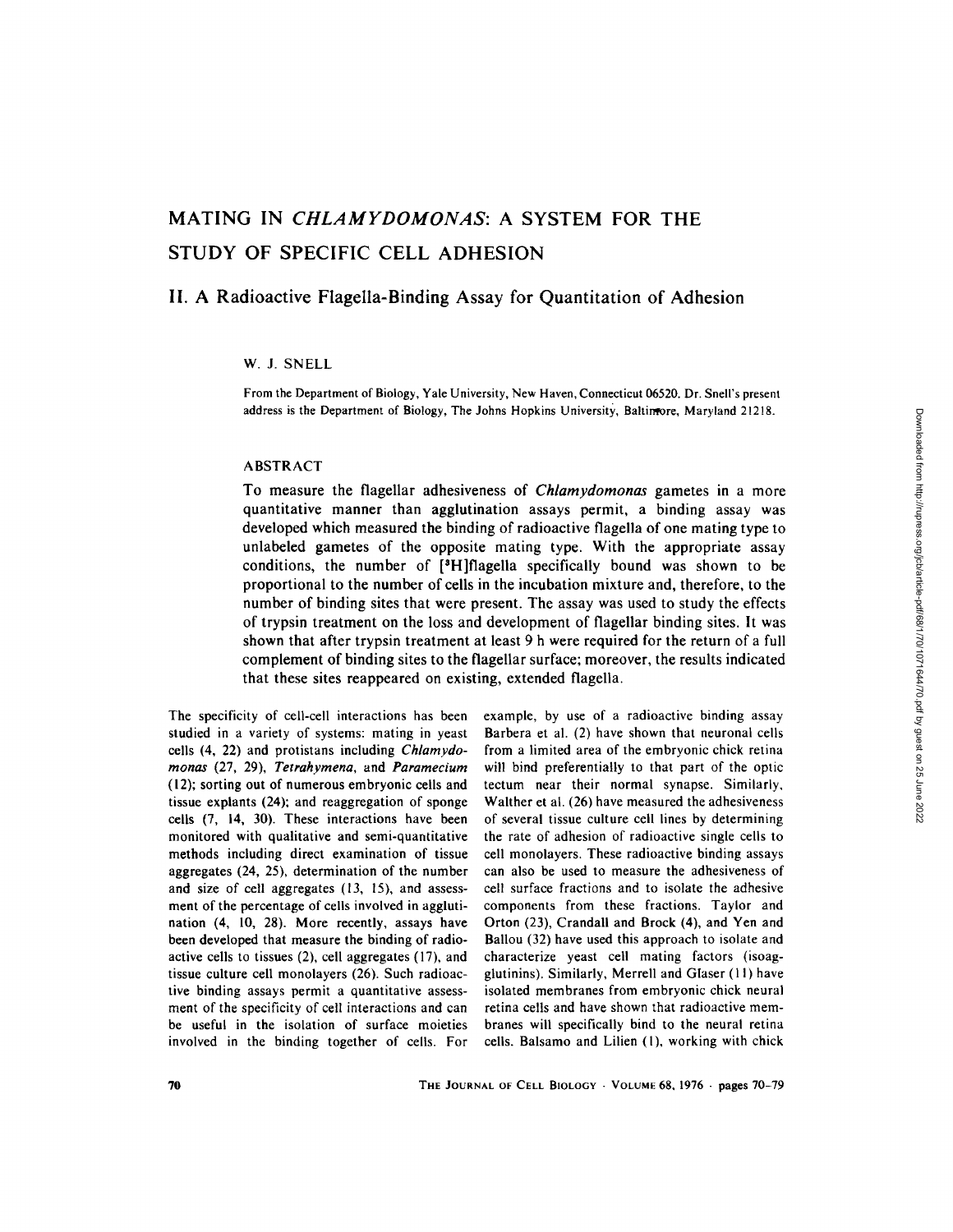cells, have measured the binding of radioactive aggregation-enhancing factors to whole cells and have shown that the binding of the factors is specific and may be a cooperative process. Ultimately, the binding assays developed by these investigators can be used for the isolation and characterization of the molecules on the cell surface that are responsible for specific cell adhesion.

In previous studies on *Chlamydomonas* flagellar adhesion, the effects of proteases (9, 29), metabolic inhibitors (6, 8), and cell division (8, 18) on the development and loss of flagellar binding sites have been examined. However, precise quantitation of the number of binding sites has not been possible because of the indirect and qualitative nature of the assays used in these investigations. In this report a quantitative, reproducible, and sensitive assay is described which can be used to measure the binding of radioactive flagella of one mating type to unlabeled gametes of the opposite mating type. This flagella binding assay has been used to monitor the effects of trypsin on flagellar binding sites and to study the return of these sites to the flagellar surface. It is shown that recovery of a full complement of binding sites after trypsin treatment takes much longer than the agglutination assay (9) would indicate, and that the return of binding sites to the flagellar surface occurs through *in situ* modification or insertion of these sites into existing, extended flagella.

This flagella binding assay will now permit additional studies on the development and loss of flagellar adhesiveness and can be used for the isolation and characterization of the molecules on the flagellar surface that are responsible for adhesion.

#### MATERIALS AND METHODS

## *Culturing of Chlamydomonas*

Strains 21gr  $[(+)$  mating type] and 6145c  $[(-)$  mating type] of *Chlamydomonas reinhardtii* were cultured as described in the previous report (20).

#### *Incorporation of SH into Flagella*

To obtain <sup>3</sup>H-labeled gametic flagella, 8 liters of cells (approximately  $2 \times 10^6$  cells per ml) were collected from R medium as described in the previous report (20) and resuspended in I liter of nitrogen-free medium (M-N) (20). The pH of the suspension of cells was rapidly lowered to 4.5 with 0.5 M acetic acid for 30-90 s to deflagellate the cells and then raised back to 7.6 with 0.5 M potassium hydroxide. The cells and detached flagella

**were** centrifuged at i,900 g (3,000 rpm, International Equipment Co., Needham Heights, Mass. Pr-6 centrifuge, rotor no. 253) for 3 min at  $25^{\circ}$ C in 50 ml conical polycarbonate centrifuge tubes, sedimenting the cells and leaving the flagella in the supernate. The supernate was discarded and the deflagellated cells were resuspended in 500 ml of M-N, centrifuged again to separate any remaining flagella from the cell bodies, and then the cells were resuspended in 200 ml of M-N. 10 mCi of <sup>[3</sup>H]sodium acetate (New England Nuclear, Boston, Mass. spec act 1,291 mCi/mmol) were added and the suspension was incubated at 25°C for 45 min with aeration. During this time the cells regenerated new flagella (16). After bringing the volume of cells up to the original 8 liters with M-N, the cultures were put in continuous light with aeration at 25"C. 15-18 h later, flagella were isolated using the sucrose-pH shock method described in the previous report (20).

#### *Visual Assay for Adhesion*

The ability of gametes to agglutinate or isoagglutinate was determined according to the methods described in the previous report (20). Cell suspensions were subjectively scored for agglutinating activity according to the following qualitative scheme: (0), when 0% of the cells were clumped;  $(+)$ , when  $1-25\%$  of the cells were clumped;  $(++)$ , when 25-50% were clumped;  $(+++)$ , when 50-75% of the cells were clumped; and  $(+++)$ , when  $75-100\%$  of the cells were clumped.

## *Quantitative Flagella-Binding Assay for Adhesion*

[<sup>3</sup>H]Flagella isolated from 8 liters (approximately  $6 \times 10^6$  cells per ml) of (+) gametes as described in the previous report (20) were resuspended in 6 ml of 7% sucrose in 10 mM Tris buffer, pH 7.8 at  $25^{\circ}$ C (TB) to give a protein concentration of approximately 1 mg/ml and either used immediately or stored at  $-16^{\circ}$ C. Preparations of frozen flagella could be stored for many months without losing their adhesiveness.<sup>1</sup> To quantitate the amount of gametic flagella that would bind to flagellated cells of the same and opposite mating types,  $(+)$  gametic [<sup>3</sup>H]flagella were incubated with 1-ml aliquots of washed cells in M-N in 50-ml conical

<sup>&</sup>lt;sup>1</sup> Claes (3) has reported that flagella isolated from  $C$ . *reinhardtii* gametes using the pH shock method without sucrose were not specifically adhesive and would not cause cells of the opposite mating type to isoagglutinate. In the present investigations both  $(+)$  and  $(-)$  gametic flagella isolated with the sucrose-pH shock method of Witman et al. (31) were always specifically adhesive. The differences in results may reflect a difference between the strains used [Claes used strains 89 (-) and 90 (+)]. Alternatively, the difference could be due to the absence of sucrose in his isolation solutions or to some other differences in technique.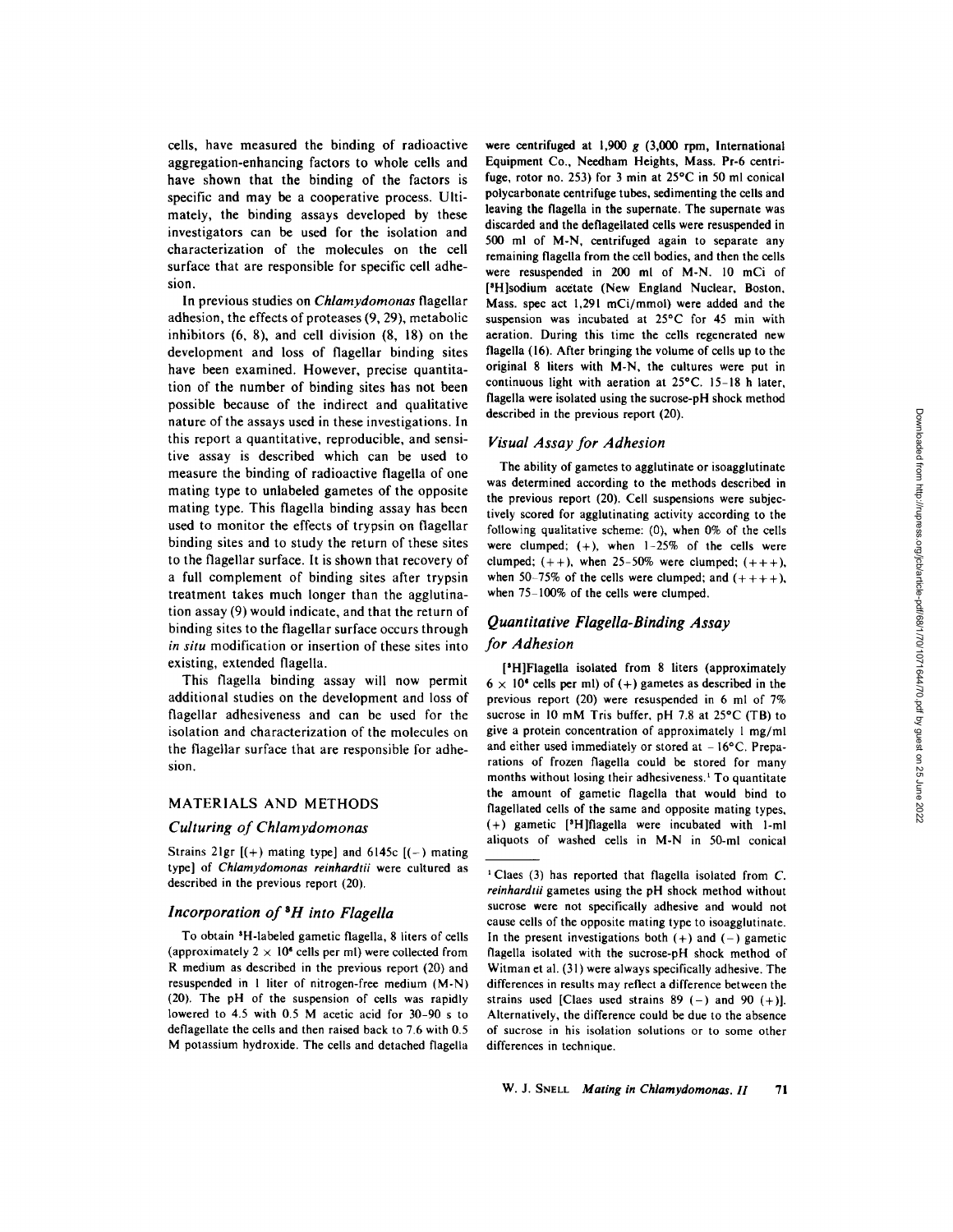polycarbonate centrifuge tubes at 25"C. The number of flagella added, incubation time, and cell density were varied in different experiments. The suspensions were incubated in the 50-ml tubes tilted at an angle of  $75°$  to the vertical and shaken 90-100 times per minute with 3.7-cm strokes in a Dubnoff metabolic shaking incubator (Precision Scientific Co., Chicago, III.). 50 ml of ice-cold TB was added to dilute the suspension and stop the reaction. The tubes were centrifuged at 1,450  $g$  (2,700) rpm, IEC PR-6 centrifuge, rotor no. 253) for 4 min at 4"C to sediment the cells and any bound flagella, and the supernate was removed by aspiration. This procedure left approximately 0.5 ml of the TB adhering to the walls of the centrifuge tubes. To force this residual TB to the bottom of the tubes so that it could be removed, the tubes were centrifuged again. After again removing the TB by aspiration, 0.1 ml of  $H_2O$  was added to the cells at the bottom of each tube to make a slurry. The entire slurry of cells from the bottom of each tube was then transferred to a glass scintillation vial to which was added 2.0 ml of Nuclear Chicago Solubilizer (NCS), Nuclear-Chicago Corp., Des Plaines, 111., and the material was incubated at 50"C for 2 h or at room temperature for 10-15 h to completely digest the cells and flagella. Glacial acetic acid was added (0.075 ml) to each vial to inhibit chemiluminescence; 10 ml of fluor (6 g 2,5-diphenyloxazole, 0.078 g p-bis [2-(5-phenyloxazolyl)]-benzene per liter of toluene) was added, and the vials were counted by liquid scintillation. Counts per minute were converted to dpm using the channel's ratio method for determining counting efficiency.

#### *Preparation of Inactivated Trypsin*

Trypsin (218 U per mg, Worthington Biochemical Corp., Freehold, N.J.), was inactivated with I-chloro-3 tosylamido-7-amino-2-heptanone (TLCK) (Sigma Chemical Co., St. Louis, Mo.) according to the method of Shaw et al. (19). Trypsin (50 mg) was added in small aliquots during 1 h to a stirred solution of TLCK (2.08 mg), freshly dissolved in 10 ml of 0.05 M Tris-maleatecalcium chloride buffer, pH 7.0 at 25°C. The solution was stirred continuously for an additional 3 h and then was adjusted to pH 4.0 with HCI. After dialysis at 4°C against several changes of 400 vol of distilled water at 4"C, the pH was readjusted to 4.0 and the solution lyophilized. Before use, the lyophilized TLCK-trypsin was dissolved (5 mg/ml) in 1 mM HCI.

#### *Treatment of Cells with Trypsin*

Gametes were washed and resuspended in 10 ml (5  $\times$ 106 cells per ml) of M-N in 50-ml conical polycarbonate centrifuge tubes. 100  $\mu$ l of a 5 mg/ml solution of Trypsin (Worthington, 218 U per mg; contaminant chymotryptic activity inhibited with L-[l-tosylamido-2-phenyl] ethyl chloromethyl ketone [TPCK]) in 1 mM HCI was added to the cell suspension to give a final trypsin concentration of  $0.005\%$  and the mixture incubated at  $25^{\circ}$ C with shaking for 5 min. 40 ml of M-N was added to each tube to dilute the reaction and the cells were harvested by centrifugation at  $1,300 g$  (2,500 rpm, IEC PR-6, rotor no. 253) at 25"C for 3 min. The supernatants were removed by aspiration and the cells were washed once by resuspension in 50 ml of M-N, harvested again, and resuspended in 10 ml of M-N.

## *Protein and Cell Density Determinations*

Protein concentration and cell density determinations were performed according to the procedures described in the previous report (20).

#### *Gel Electrophoresis*

Sodium dodecyl sulfate polyacrylamide gel electrophoresis (SDS PAGE) was carried out according to the procedure of Fairbanks et al. (5) on 3% gels as described in the previous report (20).

## *Determination of Extent of Flagellation of Cells*

Gametes (0.25 ml) in M-N were added to 0.25 ml of 4% glutaraldehyde in 0.01 potassium phosphate buffer, pH 7.0. The percent of biflagellated cells was determined by counting at least 400 cells per sample with a Zeiss phase-contrast microscope.

#### RESULTS

#### *The Flagella Binding Assay*

Fig. 1 presents a schematic diagram of the assay developed to quantitate the adhesiveness of gametic flagella. The assay measures the amount of  $(+)$  gametic [<sup>3</sup>H]flagella that binds to the flagella of  $(-)$  cells firmly enough to sediment with the  $(-)$ cells upon centrifugation. [3H]Flagella that do not bind remain in the supernate. Phase-contrast microscopy of sedimented  $(-)$  gametes that had been incubated with  $(+)$  gametic flagella showed the added flagella binding to the flagella of the  $(-)$ gametes; this confirmed that the radioactivity that was binding to the cells was, in fact, in the form of intact, labeled flagella. In the experiments described in this report,  $(+)$  gametic flagella were labeled with 3H and specific binding is defined as the amount of  $(+)$  [<sup>3</sup>H]flagella bound by  $(-)$ [6145c] gametes less the amount of  $(+)$ [<sup>3</sup>H]flagella bound by  $(+)$  gametes. The range in maximum percent of flagella bound varied between experiments from 5% bound to 20% bound and depended on the adhesiveness of the flagella of the  $(-)$  gametes used in the incubation mixture as well as the adhesiveness of the isolated  $(+)$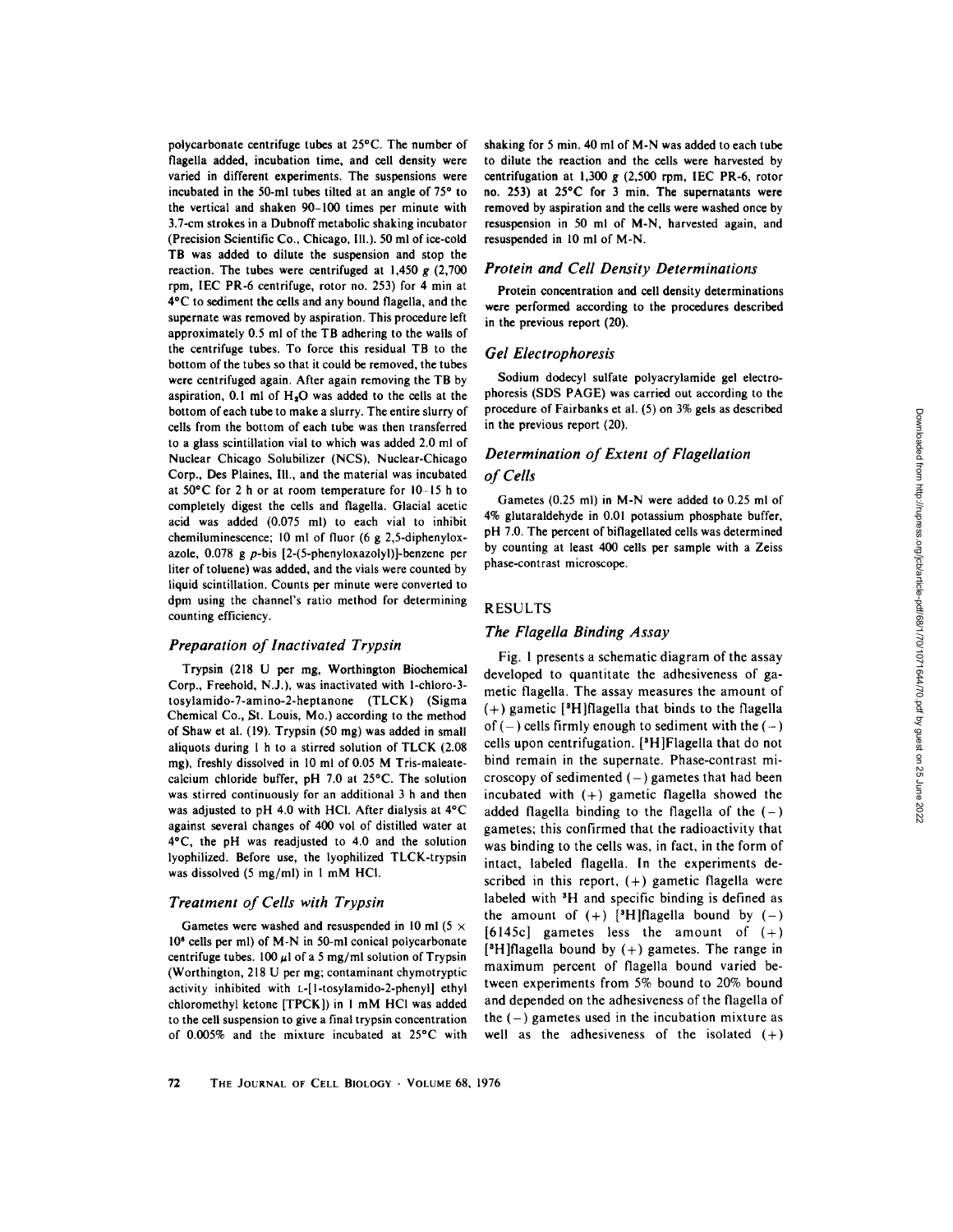

FIGURE 1 Schematic diagram of the flagella binding assay. Specific binding is defined as the amount of  $(+)$  [<sup>3</sup>H]flagella bound by  $(-)$  gametes less the amount bound by  $(+)$  gametes.

[<sup>3</sup>H]flagella; however, within each experiment these variables could be controlled because the [<sup>3</sup>H]flagella were from a single population of  $(+)$ gametes and  $(-)$  gametes were from a single population of cells.

## *Parameters of the Assay*

INCUBATION TIME: When  $(+)$  gametic flagella were mixed with  $(-)$  gametes the isolated  $(+)$ flagella could be observed by phase-contrast microscopy to adhere almost immediately to the flagella of the  $(-)$  gametes. To determine the incubation time required for optimal binding,  $(-)$ gametes (0.63 and 2.1  $\times$  10<sup>6</sup> cells per ml) were incubated with  $(+)$  [<sup>3</sup>H]flagella (25 or 200  $\mu$ l) for 2, 4, and 10 min at  $25^{\circ}$ C. As shown in Fig. 2, after 4 min the binding reaction was complete for the four combinations of cells and flagella used. As a result, an incubation time of 10 min was used in subsequent experiments when other parameters of the binding reaction were investigated.

CELL DENSITY AND FLAGELLAR NUM-BER: The effect of cell density on the number of flagella bound is shown in Fig. 3. In this experiment the amount of flagella was held constant at either 25, 75 or 150  $\mu$ 1 of (+) [<sup>3</sup>H]flagella, while the density of cells was varied from 0.87 to  $8.7 \times 10^6$  cells per ml. It can be seen that with

75  $\mu$ l of (+) [<sup>3</sup>H]flagella in the assay mixture, the number of flagella bound was proportional to the number of cells added. This indicated that the  $(+)$  [<sup>3</sup>H]flagella were in excess at all four cell densities examined and that the binding sites on the flagella of the  $(-)$  gametes were saturated. Under these conditions, therefore, assuming that each  $(-)$  gamete had a relatively constant number of binding sites per flagellum, the number of  $(+)$  [<sup>3</sup>H]flagella bound was proportional to the number of  $(-)$  gametic flagellar binding sites in the assay incubation mixture.

In this same experiment, when smaller amounts of (+) [<sup>3</sup>H]flagella (25  $\mu$ l) were used with cell concentrations below  $4.3 \times 10^6$ , the number of flagella bound was also proportional to the number of cells added. However, at higher cell densities, the curve began to plateau and adding more cells did not result in a proportionately greater number of  $(+)$  [<sup>3</sup>H]flagella being bound. This indicated that at a cell density of  $4.3 \times 10^6$  all of the flagella in the  $25-\mu$  aliquot that could be bound under these assay conditions were bound. Similarly, the curve shown for 75  $\mu$ l of (+) [<sup>3</sup>H]flagella would also have leveled off if enough cells had been added to react with all of the "bindable" flagella.

When 150  $\mu$ l of (+) [<sup>3</sup>H]flagella was used, it was expected that the amount of flagella bound would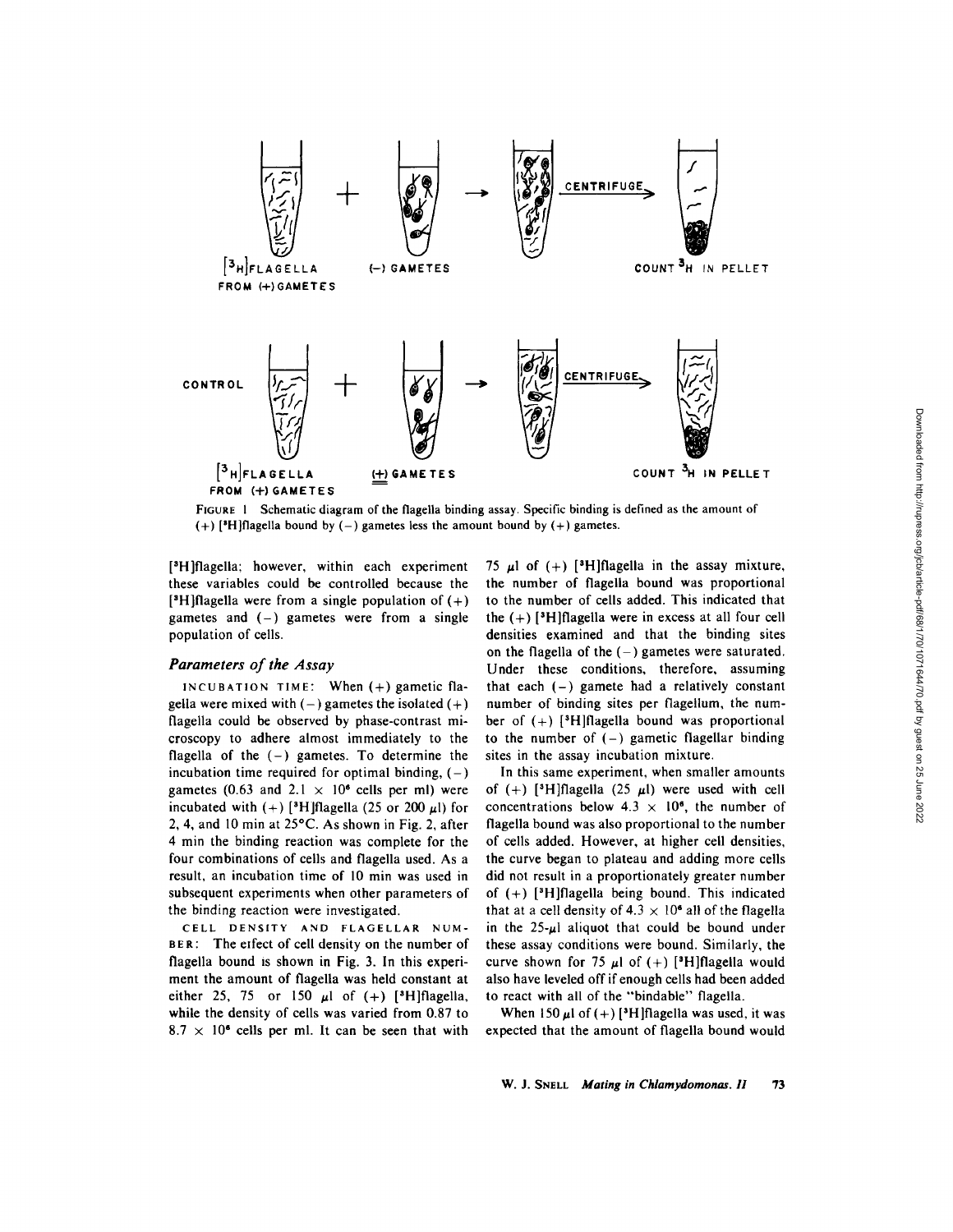have been the same as with 75  $\mu$ 1 of flagella, since it was demonstrated that 75  $\mu$ 1 of flagella was sufficient to saturate the binding sites on the  $(-)$ gamete flagella at all cell densities examined. However, with 150  $\mu$ l of (+) [<sup>3</sup>H]flagella there was an enhancement of binding at the highest cell density (8.7  $\times$  10<sup>6</sup> cells per ml). This was probably due to a trapping effect in which large numbers of bound flagella formed a meshwork which caused unbound flagella to be sedimented in the assay. For this reason, in subsequent experiments with the flagella binding assay, low cell densities  $(4-5 \times$ 10" cells per ml) and saturating or near-saturating amounts of  $(+)$  [<sup>3</sup>H]flagella were used; under these conditions the number of  $(+)$  [<sup>3</sup>H]flagella bound was proportional to the number of flagellar binding sites present.

## *Utilization of the Radioactive Flagella Binding Assay to Quantitate the Loss and Return of Flagellar Adhesiveness after Trypsin Treatment*

Trypsinization procedures can be useful for determining (a) the protein nature of flagella binding sites,  $(b)$  the timing of insertion of sites destroyed by the enzyme and, when coupled with metabolic inhibitors such as cycloheximide,  $(c)$  the requirement of new protein synthesis for the

development of adhesiveness. By use of qualitative agglutination assays it has been shown that trypsin destroys the adhesiveness of gametic flagella (29) and that the gametes recover their agglutinability within 45 min after treatment (9). However, in order to quantitate the loss and development of flagellar adhesiveness and, eventually, to determine exactly what moieties are being removed by trypsin, a flagella-binding assay like that described above is essential. In the following trypsin experiments the conditions (cell density, number of  $(+)$ [<sup>3</sup>H]flagella, and incubation time) used in the assay are given in the figure legends.

#### EFFECT OF TRYPSIN AND INACTIVATED TRYPSIN ON THE ADHESIVENESS OF FLAGELLA

It was important to demonstrate that the effects of trypsin were due to its enzymatic activity rather than to nonspecific masking of binding sites. Trypsin was inactivated as described in Materials and Methods with *TLCK* according to the method of Shaw et al. (19). SDS PAGE of the TLCK-treated trypsin demonstrated that the inactivation procedure did not result in proteolysis of the trypsin (Fig. 4).

Gametes were treated with trypsin and TLCKtrypsin as described in Materials and Methods. After incubation with the trypsin solutions, the



FIGURE 2 Dependence of dpm  $(+)$  [<sup>3</sup>H][flagella specifically bound to  $(-)$  gametes on time of incubation at **two different cell and (+) [<sup>9</sup>H]flagella concentrations.**  $\bullet$ , 25  $\mu$ l of (+) [<sup>9</sup>H]flagella, 0.63  $\times$  10<sup>6</sup> cells/ml;  $\bullet$ , 25  $\mu$ l of (+) [<sup>3</sup>H]flagella, 2.1 × 10<sup>6</sup> cells/ml;  $\Delta$ , 200  $\mu$ l of (+) [<sup>3</sup>H]flagella, 0.63 × 10<sup>6</sup> cells/ml; O, 200  $\mu$ l of (+) **[all]flagella, 2.1 • 106 cells/ml. Each point represents the average of triplicate determinations of dpm**  (+) **[SH]flageUa bound by (-) gametes less the average of duplicate determinations ofdpm (+) [SH]flagella**  bound by  $(+)$  gametes. Incubation vol was 1.20 ml. Spec act of the  $(+)$  [<sup>3</sup>H]flagella was 1,960 dpm/ $\mu$ l.

74 THE JOURNAL OF CELL BIOLOGY . VOLUME 68, 1976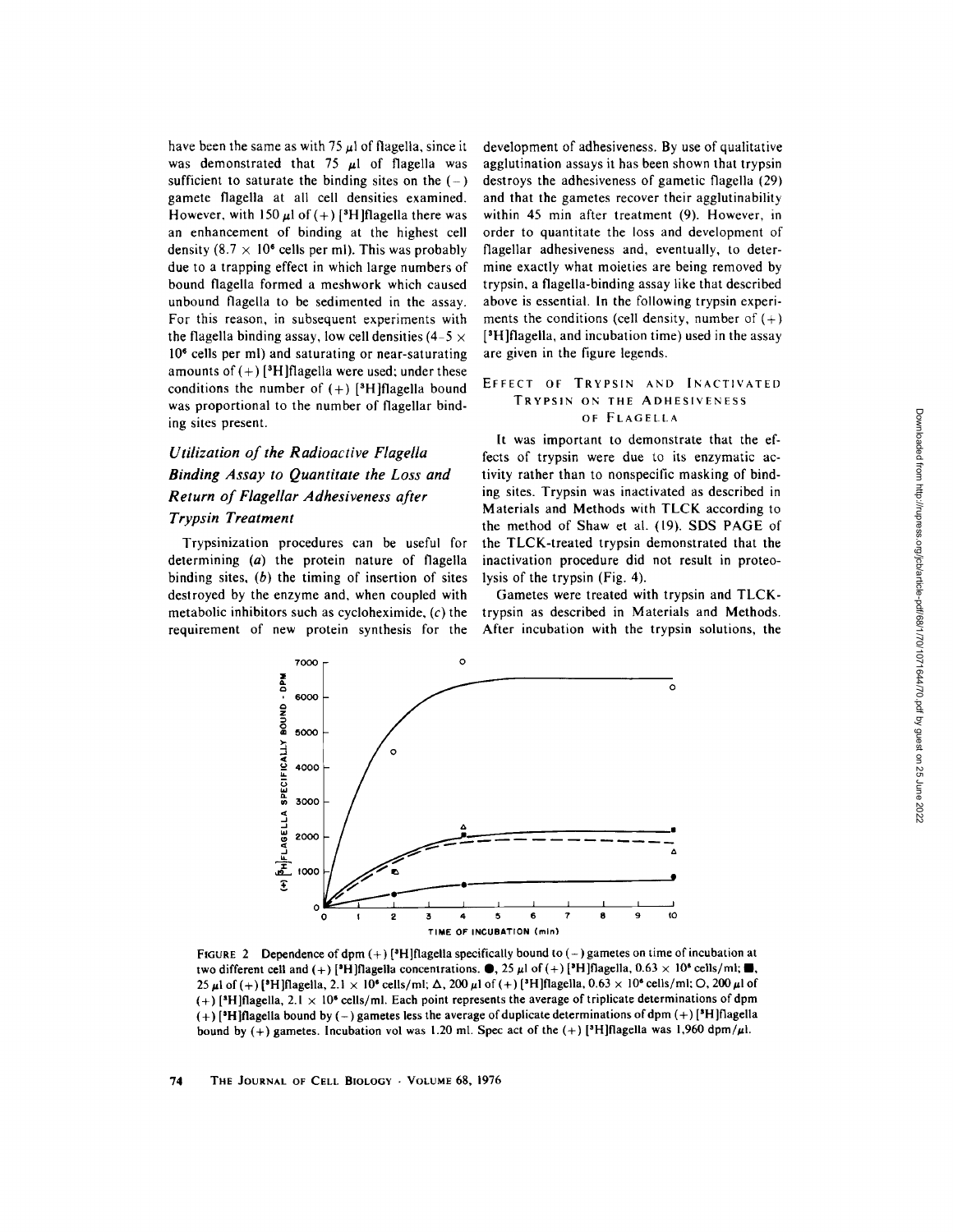

FIGURE 3 Dependence of dpm  $(+)$  [<sup>3</sup>H] flagella specifically bound by (-) gametes on cell number.  $\bullet$ , 25  $\mu$ l of (+) [<sup>3</sup>H]flagella;  $\Delta$ , 75  $\mu$ I of (+) [<sup>3</sup>H]flagella;  $\Box$ , 150  $\mu$ I of  $(+)$  [<sup>3</sup>H]flagella. Incubation time was 10 min; vol was 1.15 ml. Each bar represents the range of triplicate determinations of dpm  $(+)$  [<sup>3</sup>H]flagella bound by  $(-)$ gametes less the average of duplicate determinations of dpm  $(+)$  [<sup>3</sup>H]flagella bound by  $(+)$  gametes. Spec act of the  $(+)$  [<sup>3</sup>H]flagella was 1,190 dpm/ $\mu$ l.

cells were washed twice with M-N, and their adhesiveness was determined by use of the flagellabinding assay. The results shown in Table I indicate that the active trypsin reduced the ability of the  $(-)$  gametes to bind  $(+)$  [<sup>3</sup>H]flagella to background levels. On the other hand, the *TLCK*trypsin-treated cells bound  $(+)$  [<sup>3</sup>H]flagella to the same extent as the untreated control cells. These results showed that trypsin causes the loss of adhesiveness and that the effects of trypsin are due to its enzymatic activity, rather than to nonspecific masking of binding sites.

### MONITORING THE RETURN OF ADHESIVENESS AFTER TRYPSIN TREATMENT

Cells were treated with trypsin as described above, washed two times with M-N and resuspended in M-N. Adhesiveness was monitored at 0, 1, 4, and 9 h by use of a visual assay and the flagellar binding assay. In addition, the percentage of bi-flagellated cells was measured at each of these times to determine if there was any flagellar loss and regeneration during the experiment.

VISUAL ASSAY: Untreated  $(+)$  gametes were mixed with  $(-)$  gametes that had been trypsintreated, and the amount of agglutination was scored qualitatively as described in Materials and Methods. As shown in Table II, immediately after treatment  $(t = 0)$  the trypsin-treated  $(-)$  cells had no agglutinating ability, whereas the untreated  $(-)$ cells showed full  $(+++)$  agglutination. At  $t = 1$ h a few of the trypsin-treated  $(-)$  gametes were capable of agglutinating, and at  $t = 4$  h the



FIGURE 4 SDS polyacrylamide gels of normal trypsin (A) and *TLCK-treated,* inactive trypsin (B).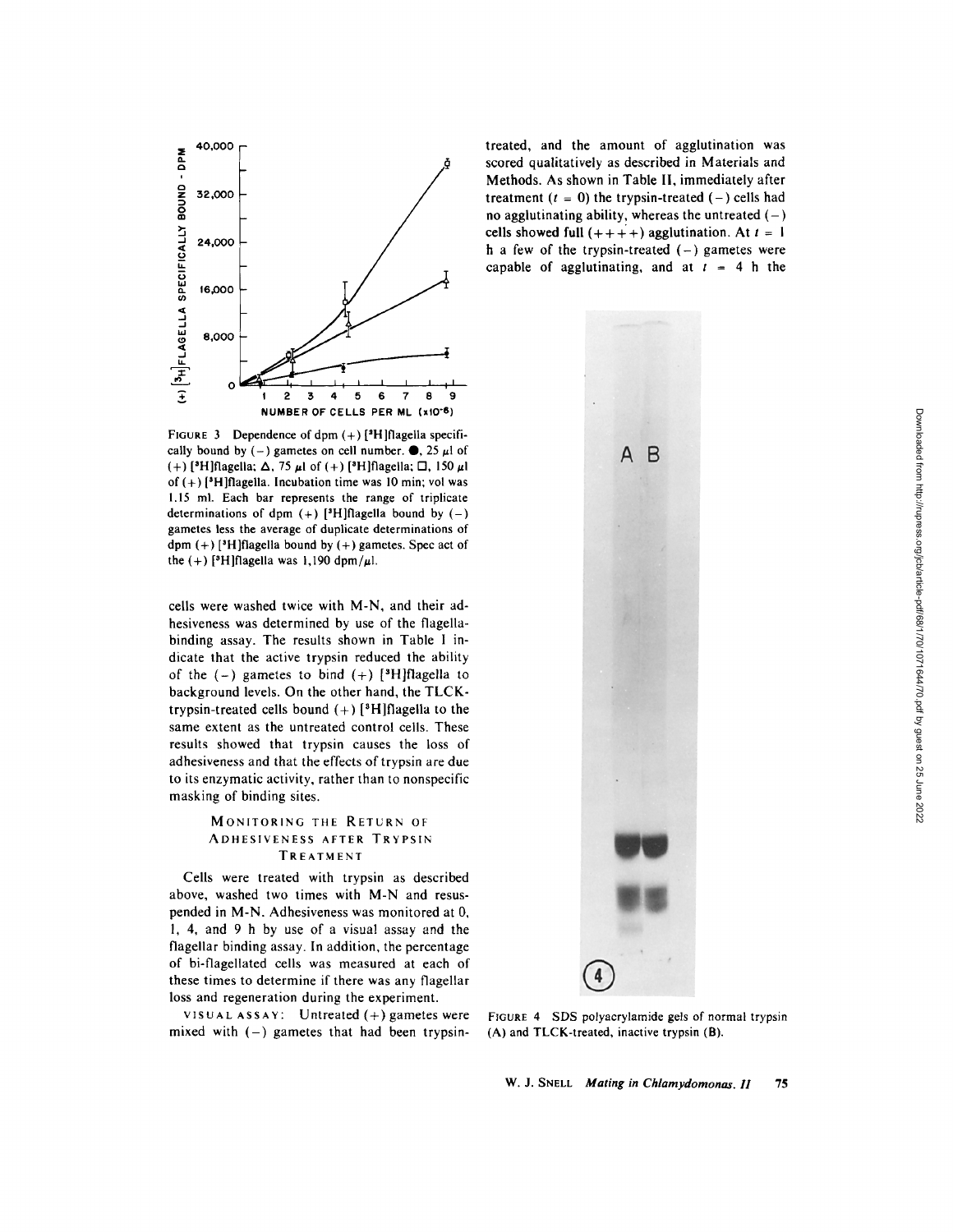tryspin-treated cells agglutinated as well as the untreated cells, with almost every cell being involved in the agglutination reaction. Similarly, at 9 h the trypsin-treated  $(-)$  gametes were indistinguishable from the untreated  $(-)$  gametes with respect to their ability to agglutinate with the untreated  $(+)$  gametes. Therefore, the visual assay indicated that between 1 and 4 h were required for the full recovery of agglutinability.

FLAGELLA-BINDING ASSAY: The binding assay confirmed the results of the visual assay at  $t = 0$  and  $t = 1$  h. As can be seen in Table III, at both of these times the tryspin-treated  $(-)$  gametes bound essentially no  $(+)$  [<sup>3</sup>H]flagella. However, at  $t = 4$  h, when the visual assay showed no differences between the treated and untreated  $(-)$ gametes in their ability to clump with the  $(+)$  cells, the binding assay showed that the treated  $(-)$  cells were binding only 52% of the flagella bound by the

#### TABLE I

*Effect of Trypsin and Inactivated Trypsin (TL CK- Trypsin) on Adhesiveness of (-) Gametes\** 

| Treatment    | $(+)$<br>[ <sup>*</sup> H]flagella<br>bound<br>specifically | <b>Binding</b><br>ability<br>remaining<br>after |  |
|--------------|-------------------------------------------------------------|-------------------------------------------------|--|
|              |                                                             | treatment                                       |  |
|              | dpm                                                         | %                                               |  |
| TLCK-Trypsin | 4.073                                                       | 106                                             |  |
| Trypsin      | 64                                                          | 1.7                                             |  |
| Untreated    | 3.850                                                       | 100                                             |  |

\* 50  $\mu$ l of (+) [<sup>3</sup>H]flagella (1,190 dpm/ $\mu$ l) was incubated for 10 min with  $5 \times 10^6$  cells; incubation vol was 1.05 ml. The dpm  $(+)$  [<sup>3</sup>H]flagella specifically bound represents the average of triplicate determinations of dpm  $(+)$  [<sup>3</sup>H]flagella bound to  $(-)$  gametes less the average of duplicate determinations of dpm  $(+)$  [<sup>3</sup>H] flagella bound by  $(+)$  gametes.

TABLE II *Recovery of Agglutinating Ability After Trypsin Treatment* 

| Time<br>after<br>trypsin<br>treatment | Agglutinating ability |           |  |
|---------------------------------------|-----------------------|-----------|--|
|                                       | Trypsin-treated       | Untreated |  |
| h                                     |                       |           |  |
| 0                                     | n                     | $+++++$   |  |
|                                       | $\ddot{}$             | $+++++$   |  |
| 4                                     | $+ + + +$             | $+++++$   |  |
| 9                                     | $***$                 | $***+$    |  |

TABLE III *Recovery of (+)* [<sup>8</sup>*H*]*Flagella Binding Ability after Trypsin Treatment\** 

| Time<br>after<br>tryp-<br>sin<br>treat-<br>ment | $(+)$ ['H]flagella bound<br>specifically |           | <b>Binding</b>            | Cells with two<br>flagella |                |
|-------------------------------------------------|------------------------------------------|-----------|---------------------------|----------------------------|----------------|
|                                                 | Trypsin-<br>treated                      | Untreated | ability<br>recov-<br>cred | Tryp-<br>sin-<br>treated   | Un-<br>treated |
| h                                               | dpm                                      | dpm       | %                         | %                          | %              |
| 0                                               | 0                                        | 3,714     | 0                         | 94                         | 95             |
| ı                                               | 319                                      | 3,381     | 9.4                       | 96                         | 97             |
| 4                                               | 1.620                                    | 3,141     | 52                        | 92                         | 95             |
| 9                                               | 2,749                                    | 3.093     | 89                        | 99                         | 99             |

\* 40  $\mu$ l of (+) [<sup>3</sup>H]flagella (1,593 dpm/ $\mu$ l) was incubated for 10 min with  $5 \times 10^6$  cells; incubation vol was 1.04 ml. The dpm  $[$ <sup>3</sup>H]flagella specifically bound represents the average of triplicate determinations of dpm (+) [<sup>3</sup>H]flagella bound to  $(-)$  gametes less the dpm of  $(+)$  $[$ <sup>3</sup>H]flagella bound to  $(+)$  gametes.

untreated  $(-)$  cells. At  $t = 9$  h, when the visual assay again showed no differences between the treated and the untreated cells, the binding assay revealed that the treated cells had 89% of the binding ability of the untreated cells. Therefore, the flagella binding assay indicated that at least 9 h were required for recovery of a full complement of binding sites.

Also included in Table III is the percentage of cells with two flagella at each of the time points examined with the adhesion assay. It is clear that the trypsin treatment did not cause extensive deflagellation of the cells, since 94-95% of the treated and untreated cells had two flagella immediately after the trypsin treatment. In addition, at least 92% of the cells were fully flagellated at each of the other time points examined, indicating that the loss of adhesiveness of the cells was not due to deflagellation. Moreover, since the cells were fully flagellated during the course of the experiment, the results also showed that the return of binding sites to the flagellar surface was occurring through *in situ* modification or insertion of adhesive molecules.

#### DISCUSSION

In this report, a radioactive-binding assay has been described which was used to quantitate flagellar adhesiveness in *C. reinhardtii.* By use of the appropriate assay conditions (cell density, concentration of  $[$ <sup>3</sup>H $]$ flagella, incubation time),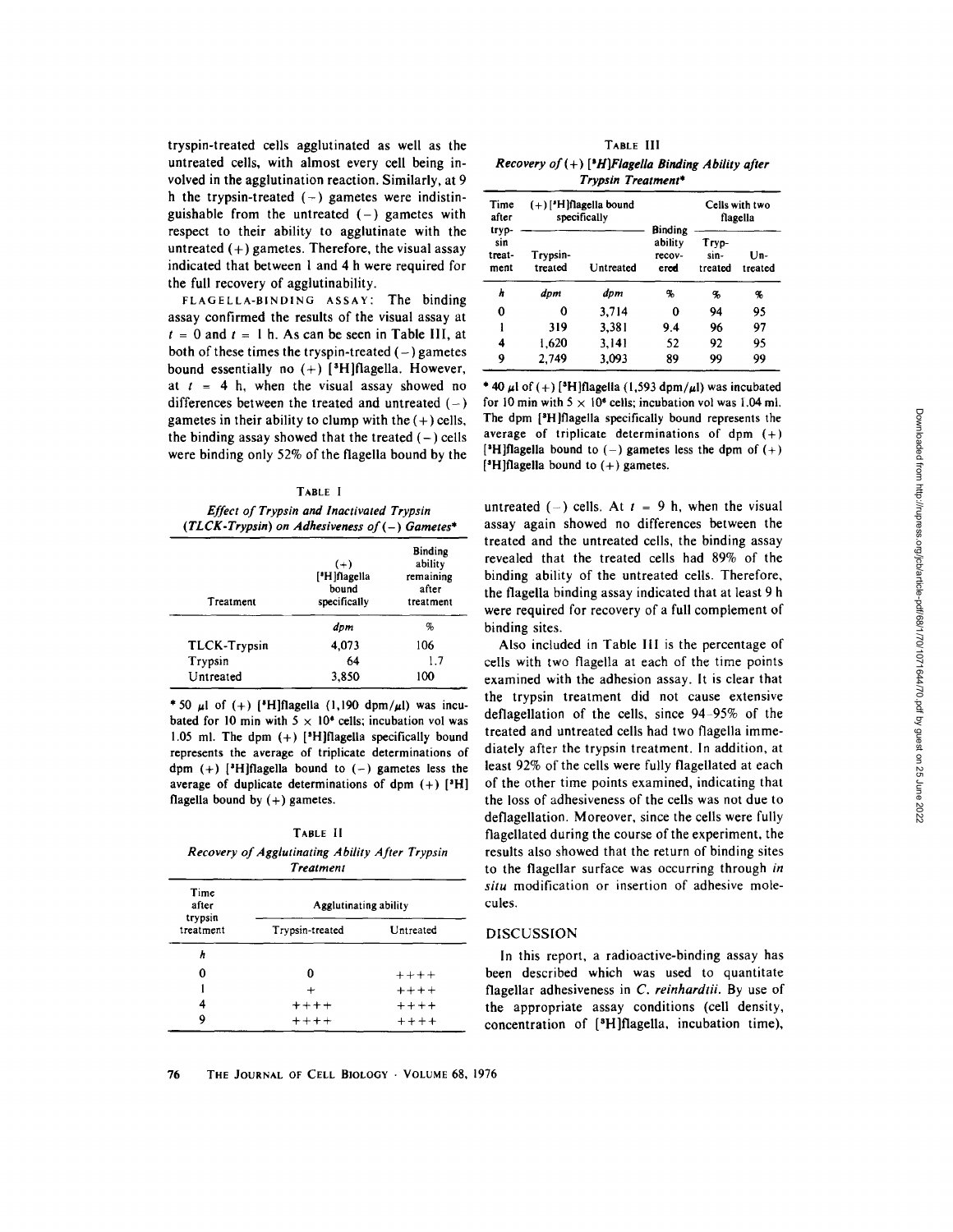the number of [<sup>3</sup>H]flagella specifically bound was shown to be proportional to the number of cells in the assay incubation mixture and, therefore, to the number of binding sites which were present. This binding assay will permit the measurement of the loss and development of flagellar binding sites in a more quantitative manner than has been heretofore possible with an agglutination assay.

By use of the radioactive binding assay it was shown that after trypsin treatment gametes required at least 9 h to regain [<sup>3</sup>H]flagella binding ability equal to that of untreated gametes (Table III). This contrasted with the qualitative observations that only 4 h or less were required for the gametes to regain full agglutinating ability (Table 1I). Apparently, gametes are capable of agglutinating without their full complement of binding sites. This observation is relevant to studies on flagellar adhesion by others in which inhibition of agglutination has been used as an assay to determine whether supernates from trypsin-treated gametes (29), monosaccharides, or plant lectins (9) interact with binding sites on gametic flagella. The results in this report on the comparison of the  $[<sup>3</sup>H]$ flagella binding ability of trypsin-treated gametes to their agglutinating ability suggest that  $50-90\%$ (see Table 11I) of the flagellar binding sites would have to be interacting with these exogenous materials to affect agglutination; and, therefore, an inhibition of agglutination assay would not be very sensitive.

Phase-contrast observations of trypsin-treated gametes showed that 92-99% of the cells were fully flagellated as they regained their adhesiveness (Table II1). This indicated that the return of binding sites to the flagellar surface occurred through *in situ* modification or insertion of these sites on existing, extended flagella. In related studies by Schmeisser et al. (18), it was shown that cell division, during which time new flagella are regenerated, was not required for the development of adhesive gametes. Similarly, Kates (8) has shown that loss of mating competency could occur in the absence of cell division. However, in the studies by Kates and by Schmeisser et al. it was not possible to determine whether the development and loss of adhesiveness was occurring on intact flagella, since neither investigator reported whether the cells maintained their flagella as their adhesiveness changed, it might have been that existing flagella were resorbed and new flagella regenerated.

Other investigators have studied the effects of RNA and protein synthesis inhibitors on gametogenesis and the maintenance of mating competency. Hipkiss (6) has shown that streptomycin, which interferes with chloroplast protein synthesis, did not interfere with the development of flagellar adhesiveness when present during gametogenesis, but did prevent gametic fusion. Kates (8) has shown that gametes lose their ability to fuse and form zygotes 8 h after actinomycin-D treatment, in Kates' studies the ability of gametes to fuse and form zygotes was assessed, rather than adhesiveness, and it may have been possible that actinomycin-D interfered with some step in zygote formation other than flagellar adhesion.

The radioactive binding assay described in this report will now make it possible  $(a)$  to quantitate the development of flagellar adhesiveness as cells differentiate into gametes,  $(b)$  to measure the loss of flagellar adhesiveness when gametes are re-fed nitrogen,  $(c)$  to investigate the effects of RNA and protein synthesis inhibitors on loss and development of adhesiveness, (d) to determine if flagellar amputation and regeneration have any effect on flagellar binding sites, and (e) to determine if zygotic flagella, which are no longer adhesive to each other or to the flagella of other zygotes, have lost all flagella binding sites.

Moreover, the assay, or modifications of such an assay should permit the identification of flagellar surface fractions involved in adhesion. In the previous report on *Chlamydomonas* flagellar adhesion (20) it was shown by electron microscope and electrophoretic analyses that gamone, the specifically adhesive material released into the medium by gametes, is composed of flagellar surface components. This was substantiated by demonstrating that isolated flagellar membranes from gametes were capable of causing isoagglutination of gametes of the opposite mating type. When the gamone was separated into membranes and mastigonemes, only the membrane fraction (which contained a few mastigonemes) caused isogglutination; the mastigoneme fraction was inactive.

Because the assay used in these studies was based on an assessment of cell isoagglutination, it would not permit the identification of structures which could bind to gametic flagella but not cause isoagglutination, i.e. univalent structures. By use of the radioactwe binding assay described above, it should now be possible to directly measure the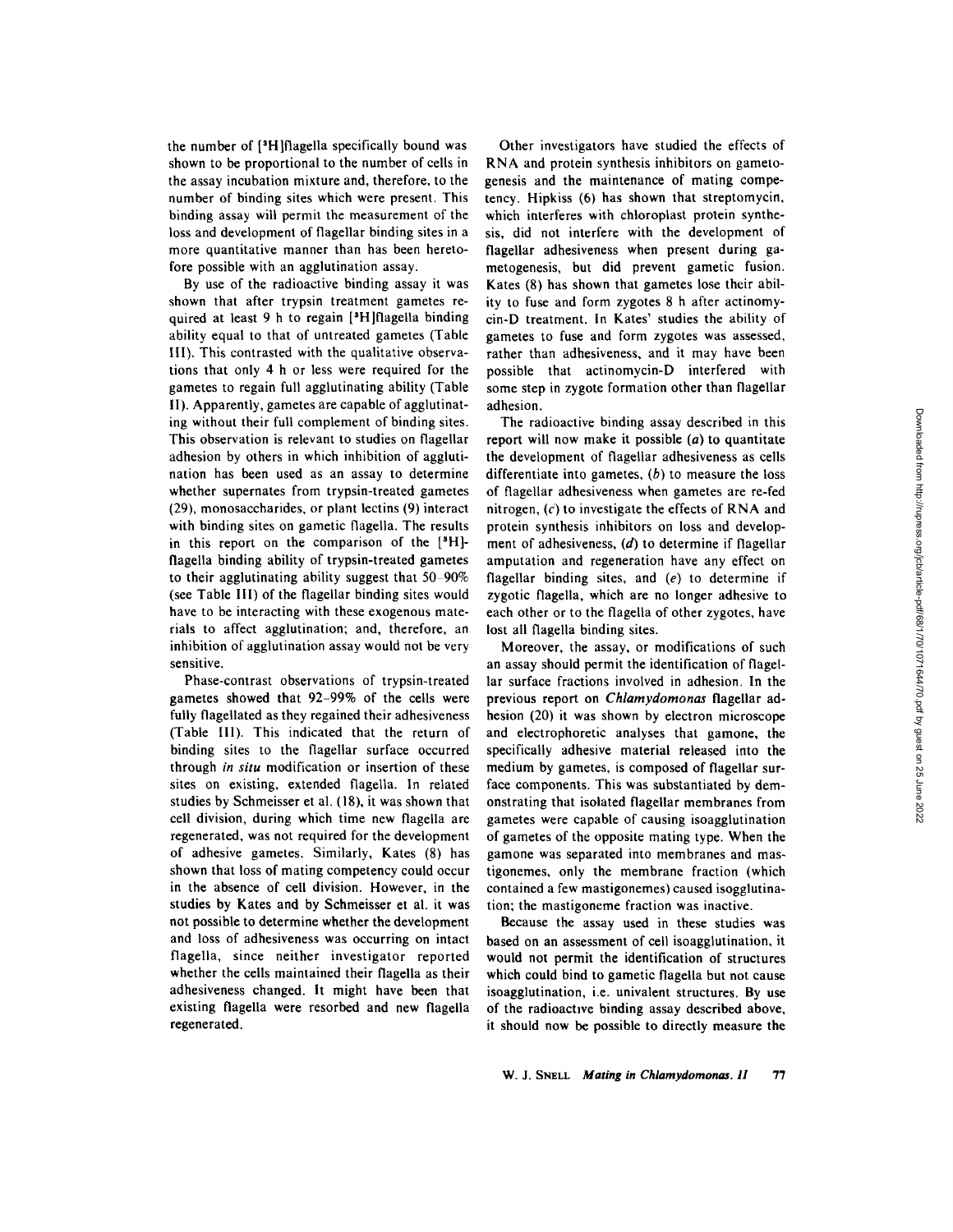binding ability of both the membrane and mastigoneme fractions of gamone to determine if the mastigoneme fraction, which is not active in causing isoagglutination, is capable of binding to cells of the opposite mating type.

The author would like to express his gratitude to Dr. Joel L. Rosenbaum for his guidance, advice, encouragement, and constructive criticism during the couse of these investigations and preparation of the manuscript. The author would also like to acknowledge T. McKeithan and Dr. R. Sloboda for their helpful discussions and constructive criticisms during the preparation of the manuscript.

These investigations were supported by National Insitutes of Health training grant HD 0032-11 to Yale University and NIH grant GM 14642-07 and National Science Foundation grant GB 36758 to Joel L. Rosenbaum in whose laboratory this research was carried out. The author was a recipient of an NSF predoctoral fellowship and a Connecticut State Graduate Award.

These investigations were performed in partial fulfillment of the requirments for the Ph.D. degree, Yale University. Portions of this research were presented at the Thirteenth Annual Meeting of the American Society for Cell Biology (21).

*Received for publication 23 April, and in revised form 22 August 1975.* 

#### REFERENCES

- 1. BALSAMO, J., and J. LILIEN. 1974. Embryonic cell aggregation: kinetics and specificity of binding of enhancing factors. *Proc. Natl. Acad. Sci. U.S.A.*  3:727-731.
- 2. BARBERA, A. J., R. B. MARCHASE, and S. ROTH. 1973. Adhesive recognition and retinotectal specificity. *Proc. Natl. Acad. Sci. U.S.A.* 70:2482-2486.
- 3. CLAES, H. 1971. Autolyse der zellwand bei den gameten yon *Chlamydomonas reinhardi. Arch. Mikrobiol.* **78:**180-188.
- 4. CRANDALL, M. A., and T. D. BROCK. 1968. Molecular aspects of specific cell contact. *Science (Wash. D.C.).* 161:473-475.
- 5. FAIRBANKS, G., T. L. STECK, and D. F. H. WAL-LACH. 1971. Electrophoretic analysis of the major polypeptides of the human erythrocyte membrane. *Biochemistry* 10:2606-2616.
- 6. HIpKISS, A. R. 1967. The effect of streptomycin on gametogenesis in *Chlamydomonas reinhardi. Life Sci.* 6:669-672.
- 7. HUMPHREYS, T. 1963. Chemical dissolution and *in vitro* reconstruction of sponge cell adhesions. I. Isolation and functional demonstration of the components involved. *Dev. Biol.* 8:27-47.
- 8. KATES, J. R. 1966. Biochemical Aspects of Synchronized Growth and Differentiation in *Chlamy-*

*domonas reinhardi.* Ph.D. Thesis. Princeton University, Princeton, N. J.

- 9. McLEAN, R. J., and R. M. BROWN. 1974. Cell surface differentiation of *Chlamydomonas* during gametogenesis. I. Mating and concanavalin A agglutinability. *Dev. Biol.* 36:279-285.
- 10. MCLEAN, R. J., C. J. LAURENDI, and R. M. BROWN, Jr. 1974. The relationship of gamone to the mating reaction in *Chlamydomonas moewusii. Proc. Natl. Acad. Sci. U.S.A.* 71:2610-2613.
- 11. MERRELL, R., and L. GLASER. 1973. Specific recognition of plasma membranes by embryonic cells. *Proc. Natl. Acad. Sci. U.S.A.* 70:2794-2798.
- 12. METZ, C. B. 1954. Mating substance and the physiology of fertilization in ciliates. *In* Sex in Microorganisms. C. B. Metz and A. Monroy, editors. Amer. Assn. for the Advancement of Science, Washington, D.C. 284-334.
- 13. MOSCONA, A. 1962. Analysis of cell recombination in experimental synthesis of tissues *in vitro. J. Cell Comp. Physiol.* 60:65-80.
- 14. MOSCONA, A. A. 1963. Studies of cell aggregation: Demonstration of materials with selective cell binding activity. *Proc. Natl. Acad. Sci. U.S.A.*  49:742 747.
- 15. MOSCONA, A. A. 1968. Cell aggregation: properties of specific cell-ligands and their role in the formation of multicellular systems. *Dev. Biol.* 18:250-277.
- 16. ROSENBAUM, J. L., J. E. MOULDER, and D. L. RINGO. 1969. Flagellar elongation and shortening in *Chlamydomonas.* The use of cycloheximide and colchicine to study the synthesis and assembly of flagellar proteins. *J. Cell Biol.* 41:600-619.
- 17. ROTH, S. A., and J. A. WESTON. 1967. The measure-<br>ment of intercellular adhesion. Zoology. ment of intercellular adhesion. 58:974 980.
- 18. SCHMEISSER, E. T., D. M. BAUMGARTEL, and S. H. HOWELL. 1973. Gametic differentiation in *Chlamydomonus reinhardi.* Cell cycle dependency and rates in attainment of mating competency. *Dev. Biol.* 31:31-37.
- 19. SHAW, E., M. MAREs-GuIA and W. COHEN. 1965. Evidence for an active-center histidine in trypsin through use of a specific reagent, l-chloro-3 tosylamido-7-amino-2-heptanone, the chloromethyl ketone derived from N-tosyI-L-lysine. *Biochemistry.*  4:2219-2224,
- 20. SNELL, W. J. 1976. Mating in *Chlamydomonas. I.*  UItrastructural and electrophoretic analysis of flagellar surface components involved in adhesion. *J. Cell Biol.* 68.'48-69.
- 21. SNELL, W. J., S. A. KROOP, and J. L. ROSENBAUM. 1973. Characterization of adhesive substances on the surface of *Chlamydomonas* gamete flagella. *J. Cell Biol.* 59:327a (Abstr.).
- 22. TAYLOR, N. W. 1964. Specific, soluble factor involved in sexual agglutination of the yeast *Hansenula wingei. J. Bacteriol.* 87:863-866.